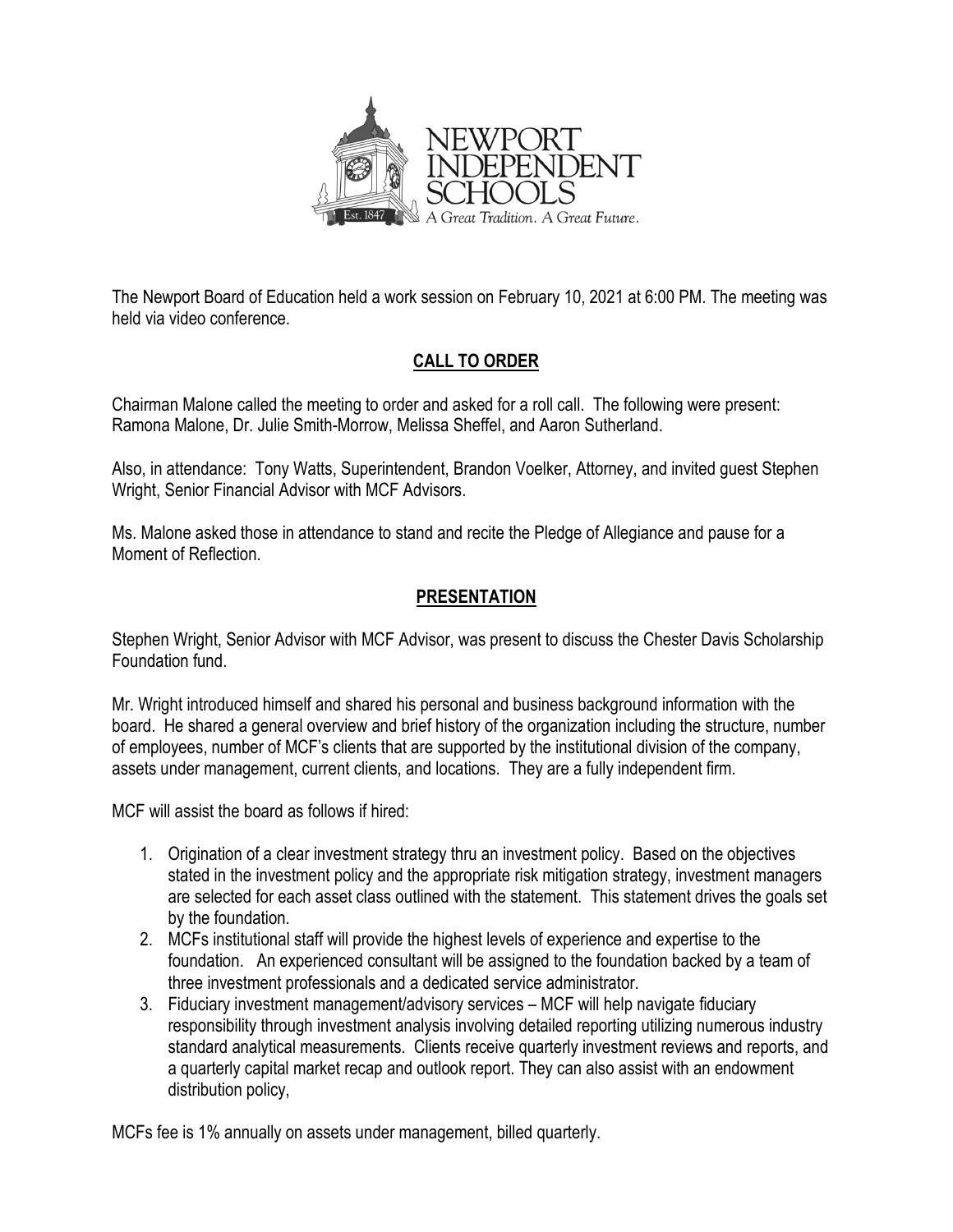After answering many questions from the board regarding independent custodial service provider fees, whether MCF manages any other education foundations, can MCF manage distribution of scholarship funds directly to students, and how MCF would invest the funds and stay in compliance with the will, the board thanked Mr. Wright for attending tonight's meeting. His presentation gave a great snapshot of MCFs services and support.

### **SCHOLARSHIP DISCUSSION**

Jennifer Hoover provided a report to the board for discussion and consideration as they move thru the process of revamping the education foundation. The report covered current scholarship funds, amounts, location of funds, and where the distribution of funds is housed.

Guiding questions for the board to think about moving forward:

- 1. What are the requirements for a student to receive funds from the Chester Davis account?
- 2. Will other scholarship funds be transferred to the foundation?
- 3. Are original by-laws still applicable?
- 4. Should a separate accounting system be established for the scholarship funds?

After review, Mr. Sutherland questioned whether a forensic audit should take place? One account that transferred from Citizens Bank in 2015 to Heritage Bank has an amount that no one can account for. Given some time, Ms. Hoover felt she could internally figure out the foundation accounts since there is not a lot of activity. She will investigate the additional funds found at Citizens and report back to the board.

The board did not make any decisions this evening but will entertain the idea of re-writing the by-laws to change the make up of the education foundation.

Ms. Hoover asked the board to consider hiring a MUNIS consultant from KEDC to review our financial systems and processes. This coincides with the work we are currently doing with Linda Rains.

Ms. Hoover also informed the board that approximately \$81,000 needed to be transferred from Chester Davis funds to the general fund for reimbursement of scholarships distributed to students since 2017.

#### **NHS UPDATE**

Mike Hunter, Newport High School interim principal, was present to discuss their strategy for helping failing students. Mr. Hunter and his administrative staff have mailed out letters to all parents who have a child failing two or more classes who are at risk for retention. They are requiring students to attend virtual interventions during the afternoon. They are also offering extended school services during the week. They have offered small groups to come in on Monday, Tuesday, Thursday, and Friday from 12:00-3:00 and Wednesdays from 8:00-3:00.

Teachers are calling parents and students and home visits are taking place to encourage students to attend these additional intervention classes. There are a lot of attendance and participation issues.  $7<sup>th</sup>$  grade failures might be traced to transition issues.

Mike admits the failures are astounding but feels if we can get the students back in school, a lot of their grades can be brought up. Ms. Sheffel asked if making "in-person" participation mandatory for failing grades is ever considered. Right now, the high school and primary school are considering bringing students back for full days, but the problem lies with the intermediate school because of space.